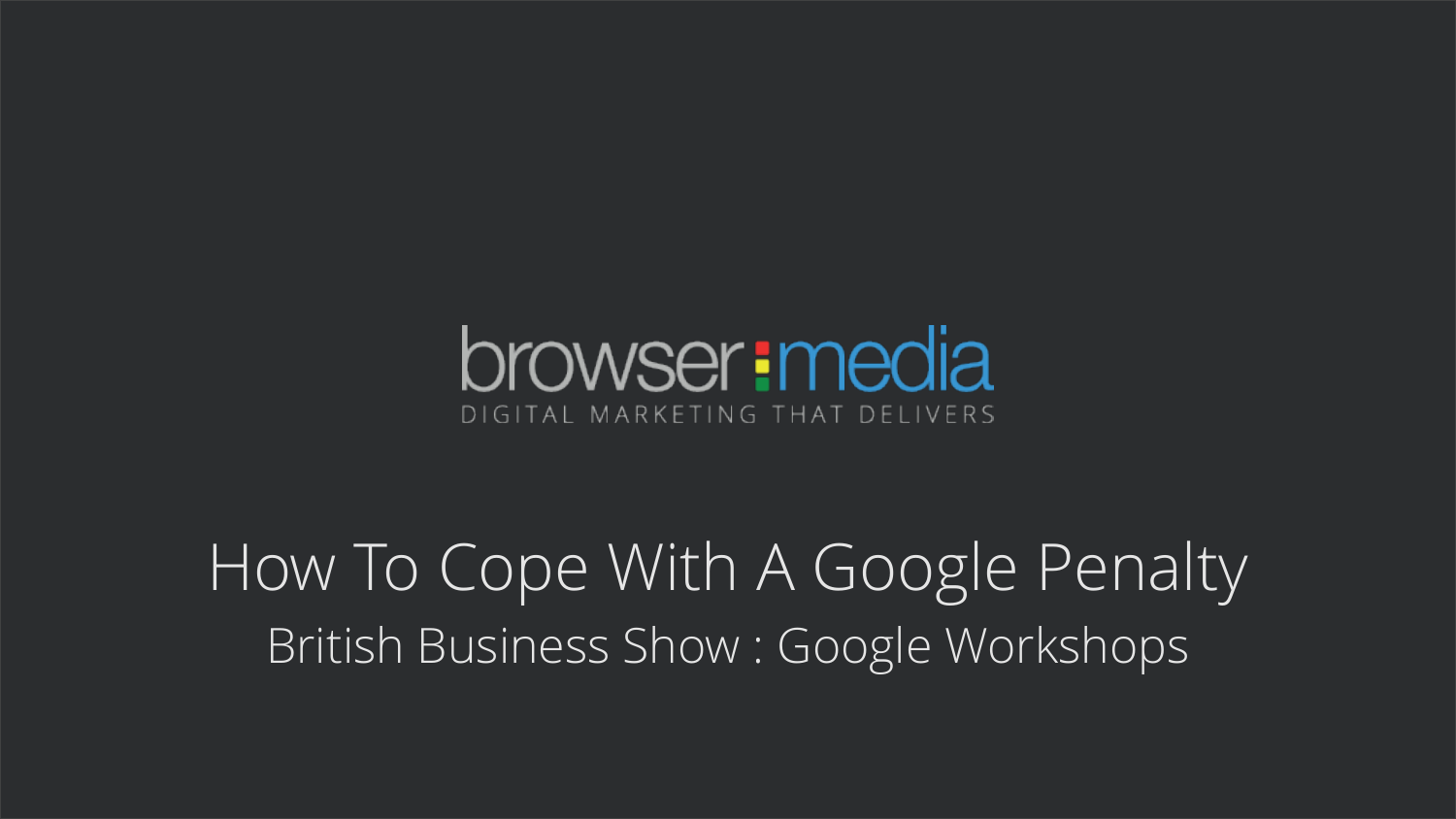



# INTRODUCTION

- Hello
- What is a Google Penalty?
- What should you do if you receive a penalty?
	- Diagnosis
	- Recovery process
- Questions?

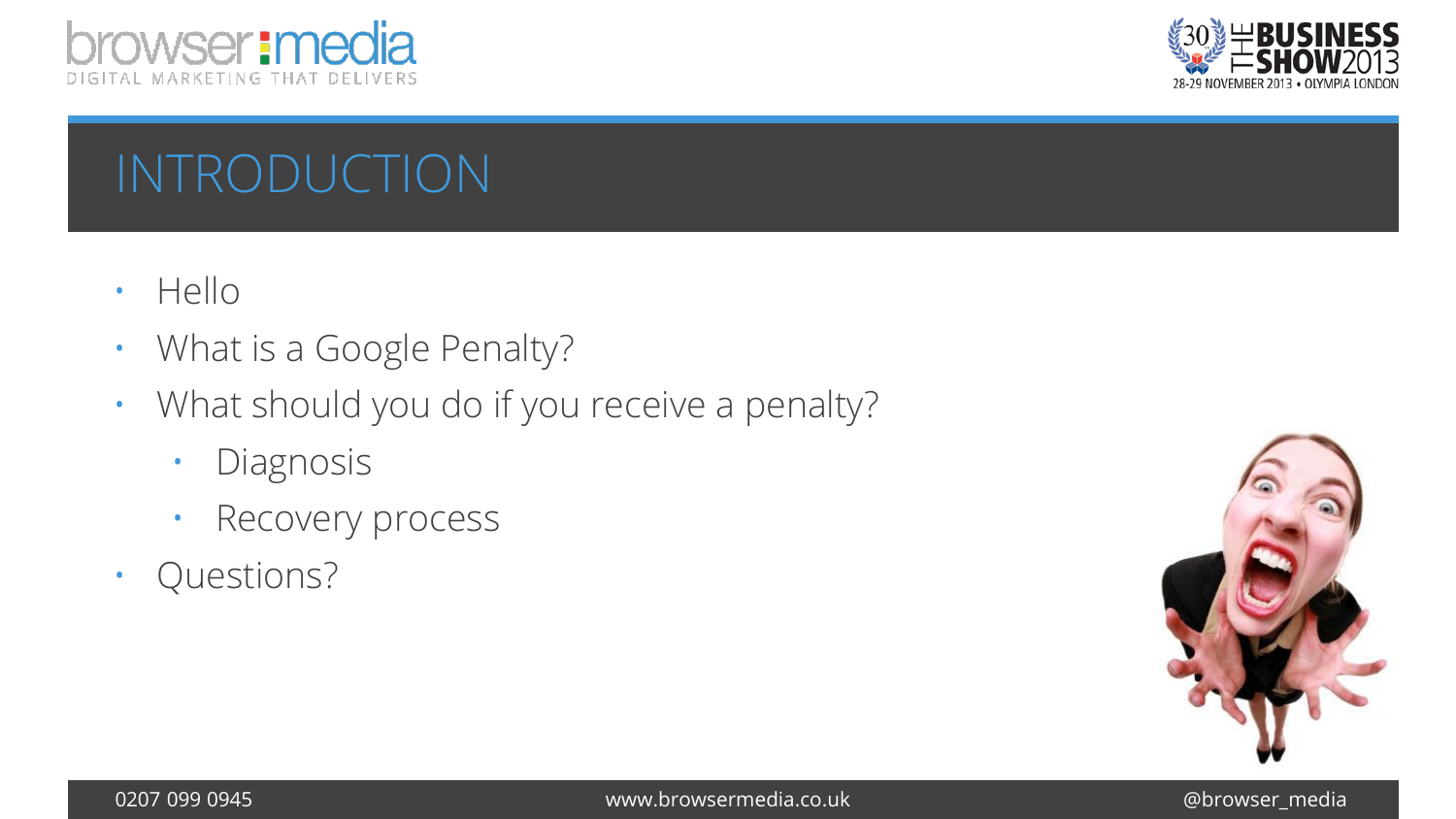



# WHAT IS A GOOGLE PENALTY?

- Algorithmic v. manual penalty
- Recent algorithms more punitive in nature
	- Not strictly a penalty
	- http://moz.com/google-algorithm-change
		- Does your drop in traffic coincide with an algorithm update?









www.browsermedia.co.uk @browser\_media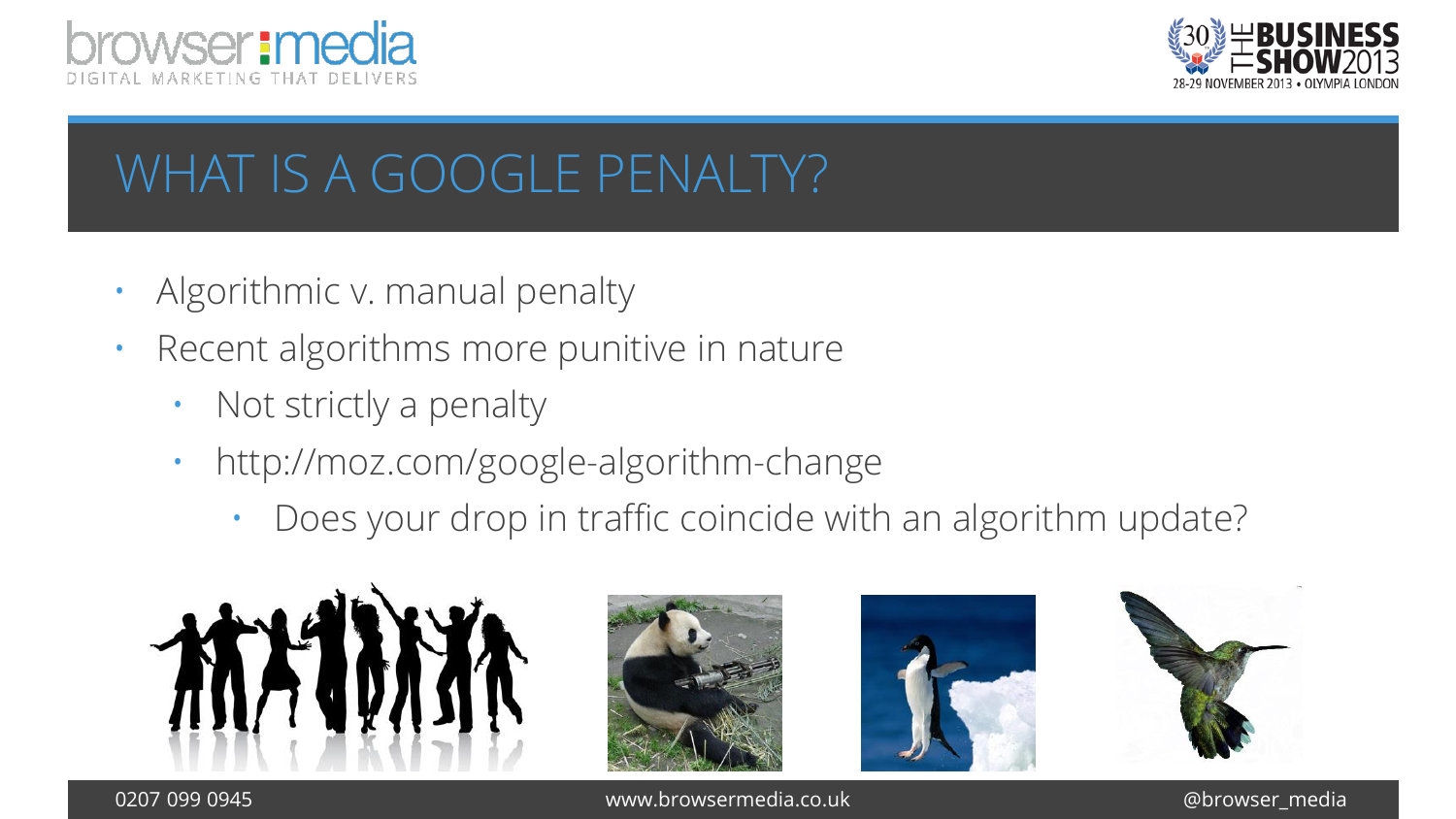



## WHAT IS A GOOGLE PENALTY?

- Algorithmic 'penalty'
	- Need to address underlying issue(s) and wait for re-crawl / re-index
	- Will need to be patient
- Manual penalty
	- Need to address underlying issue(s) and file a reconsideration request
	- Hard work but more likely to see traffic bounce back if penalty is removed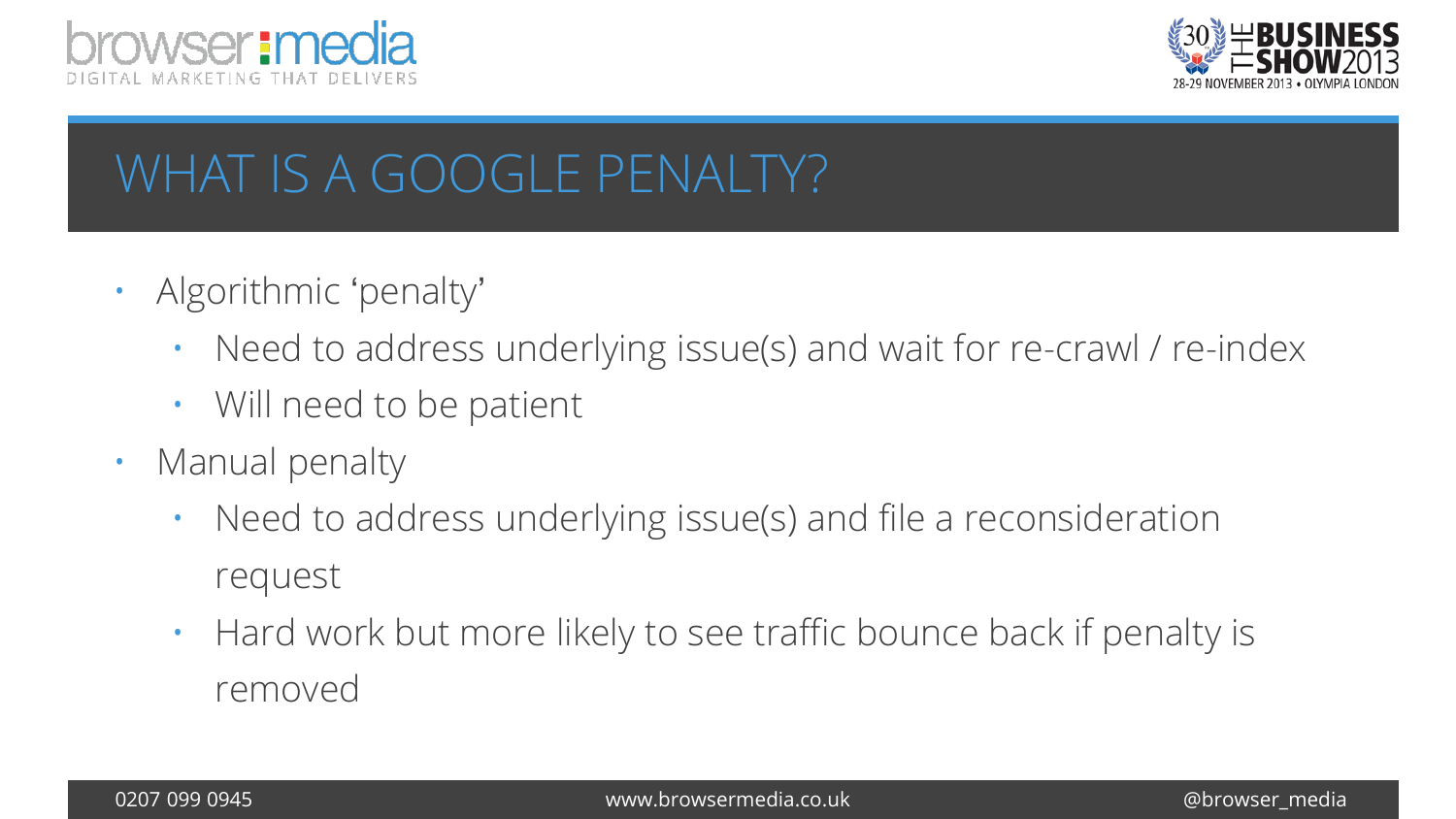



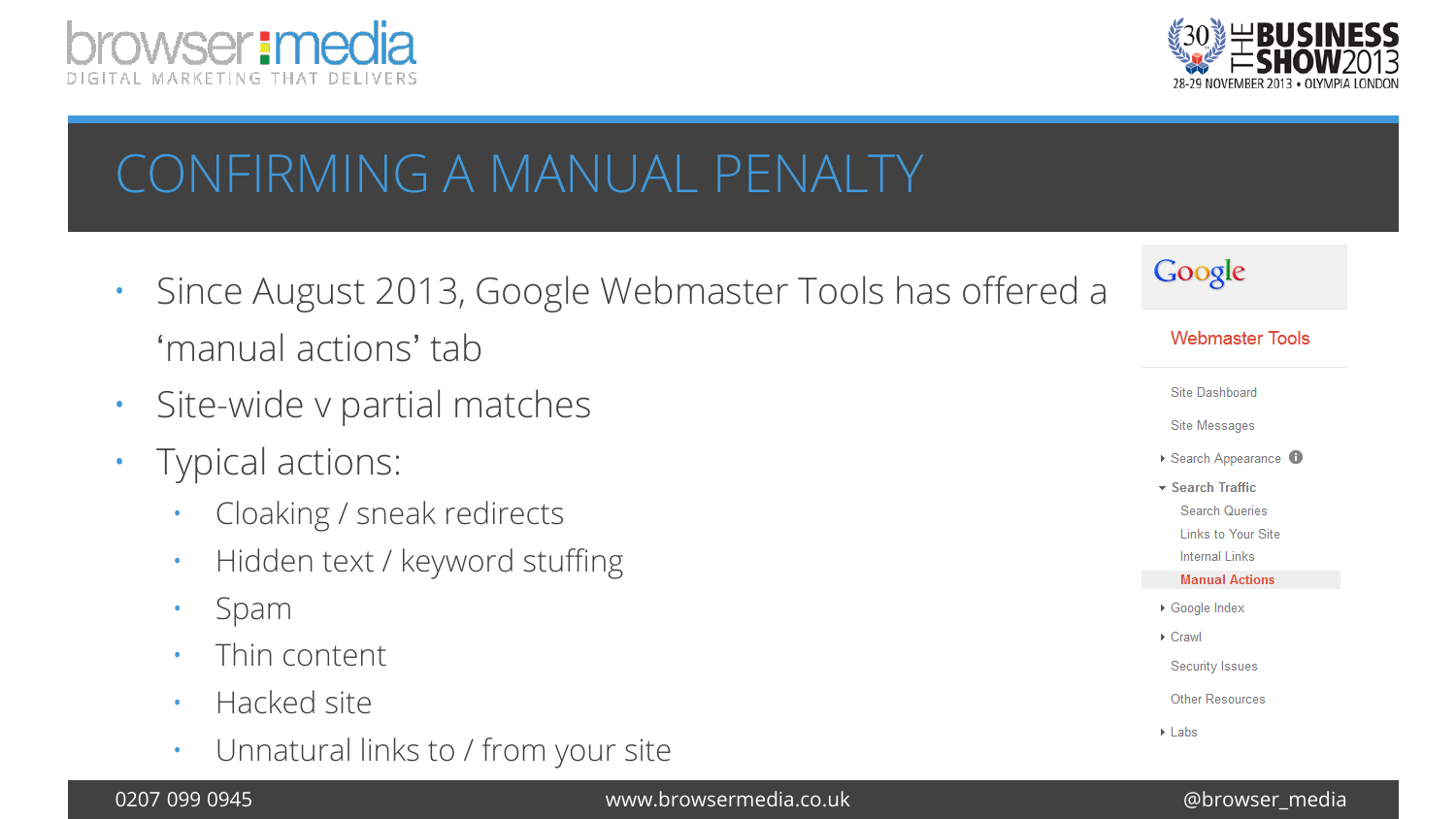



# CLEANING UP LINKS

- Long process
	- No short cuts
	- Expect frustration when trying to get links removed
- Need to document the process meticulously
	- Google is looking for genuine attempts to clean up your act
	- Need evidence to show that you have done your best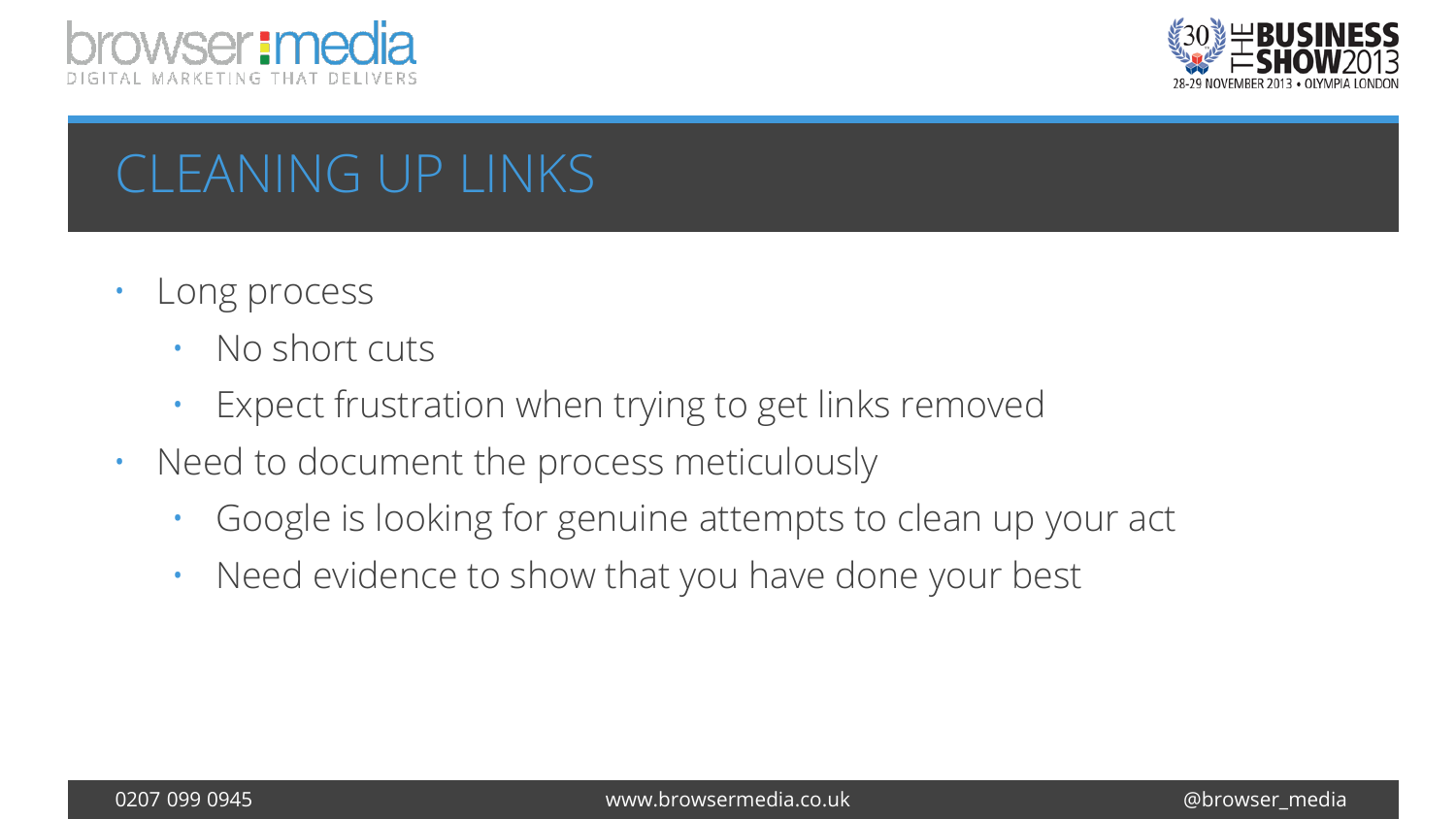



# IDENTIFYING YOUR LINKS

- Need to identify as many links pointing at your domain as possible
- Variety of sources:
	- Google Webmaster Tools (Free)
	- Open Site Explorer (Freemium)
	- MajesticSEO (Freemium)
	- Ahrefs (Freemium)
	- CognitiveSEO (Paid)
	- Link Research Tools (Paid)
		- Link Detox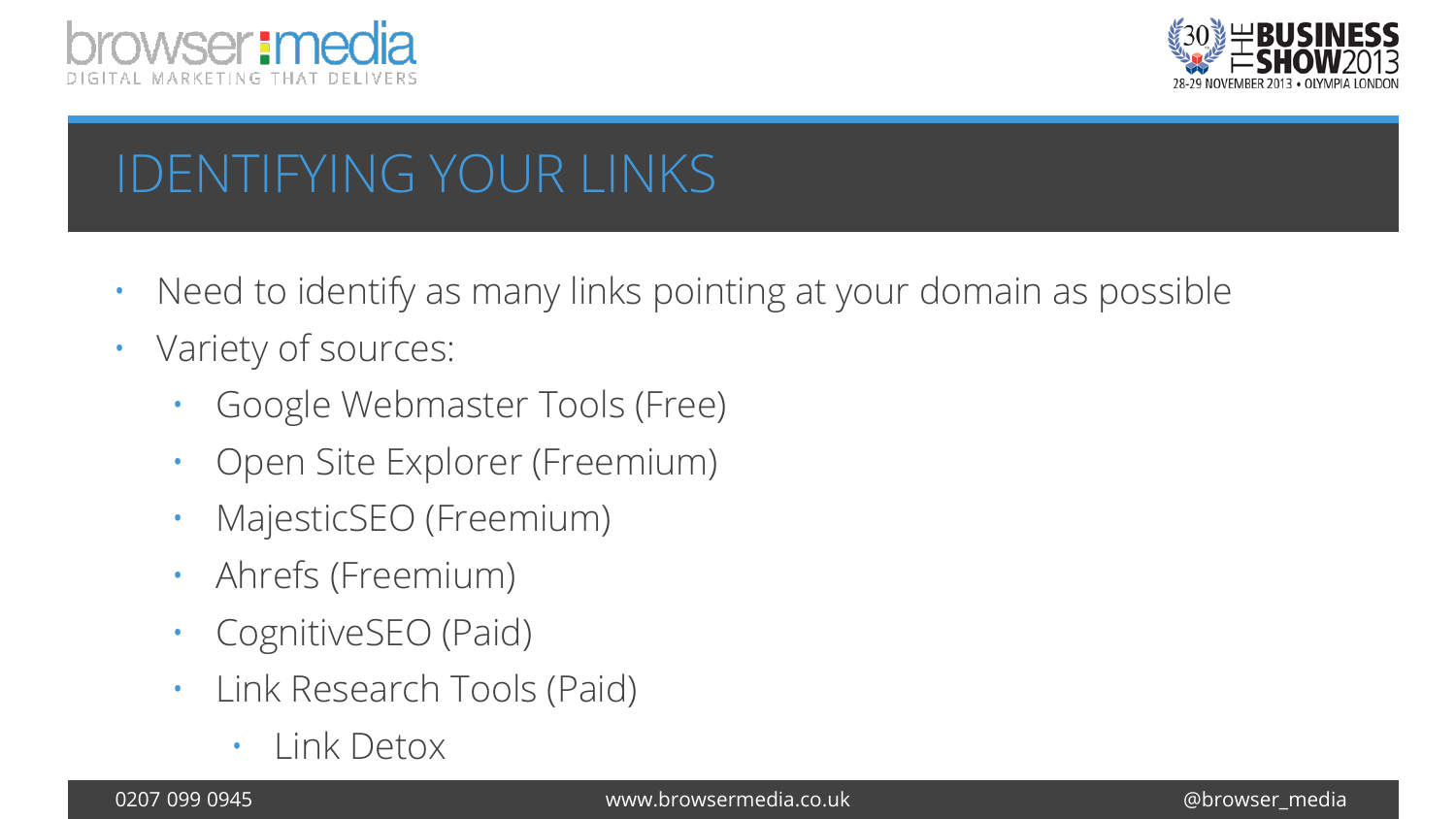



# REVIEWING LINKS

- Each and every link needs to be reviewed and designated as good or bad
- Key questions to ask:
	- Is the link from a relevant website?
	- Is the link from a trustworthy website?
	- Is there a plausible reason for the link being there?
	- Is it there purely for link building purposes? Does it look false / manufactured?
	- Is the anchor text over optimised?
- Need to attempt to remove all bad links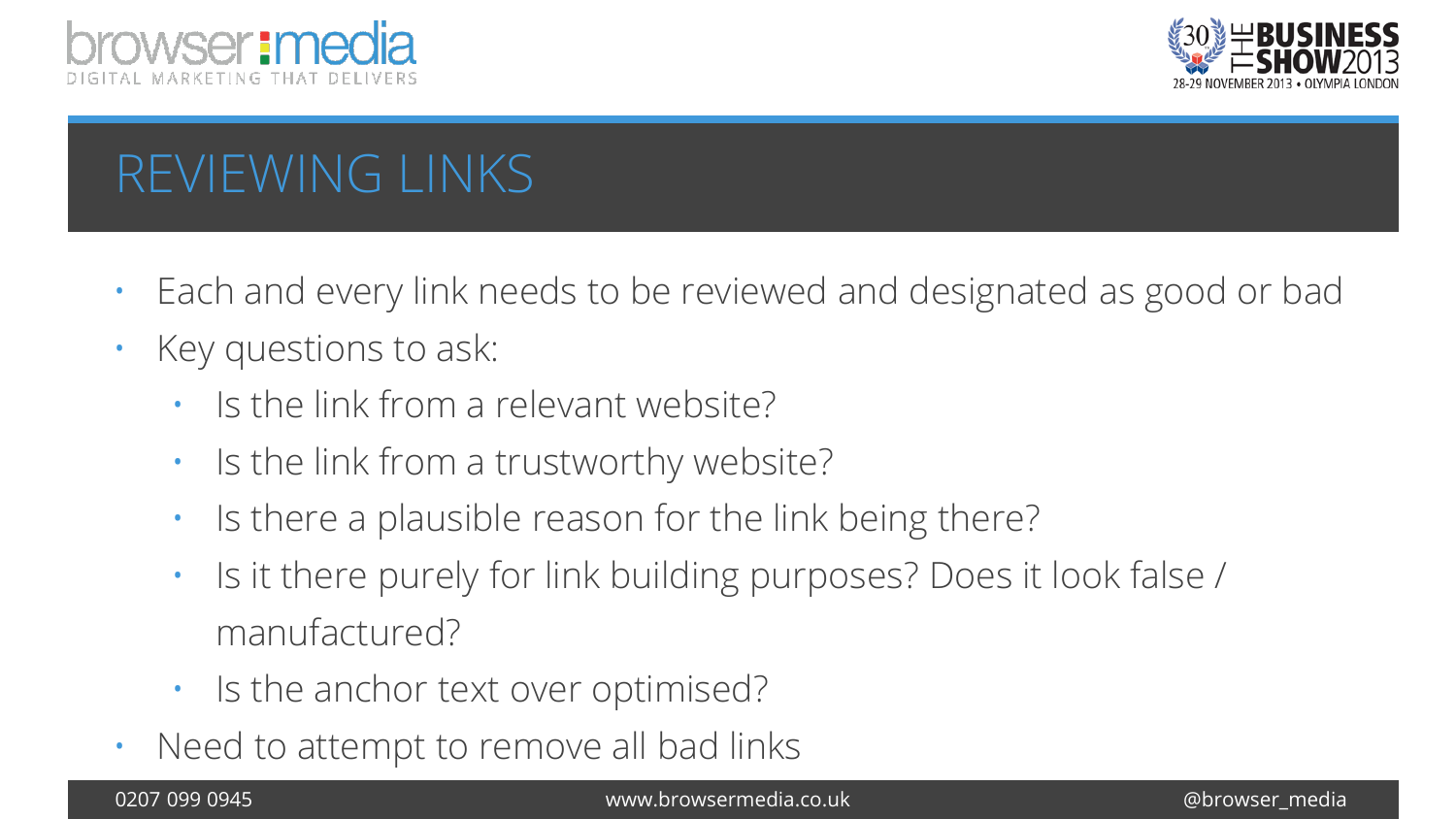



# REQUESTING LINK REMOVAL

- Find contact details
- Email / phone site admin and politely explain why you believe the link should be removed
	- Make it personal
	- Make 3 attempts
- Document everything use Google Docs, e.g.:

| <b>From URL</b> |  | To URL Anchor Text Why should this link be removed? Contact details 1st contact 2nd contact 3rd contact Outcome? |  |  |  |
|-----------------|--|------------------------------------------------------------------------------------------------------------------|--|--|--|

• Success rate to expect?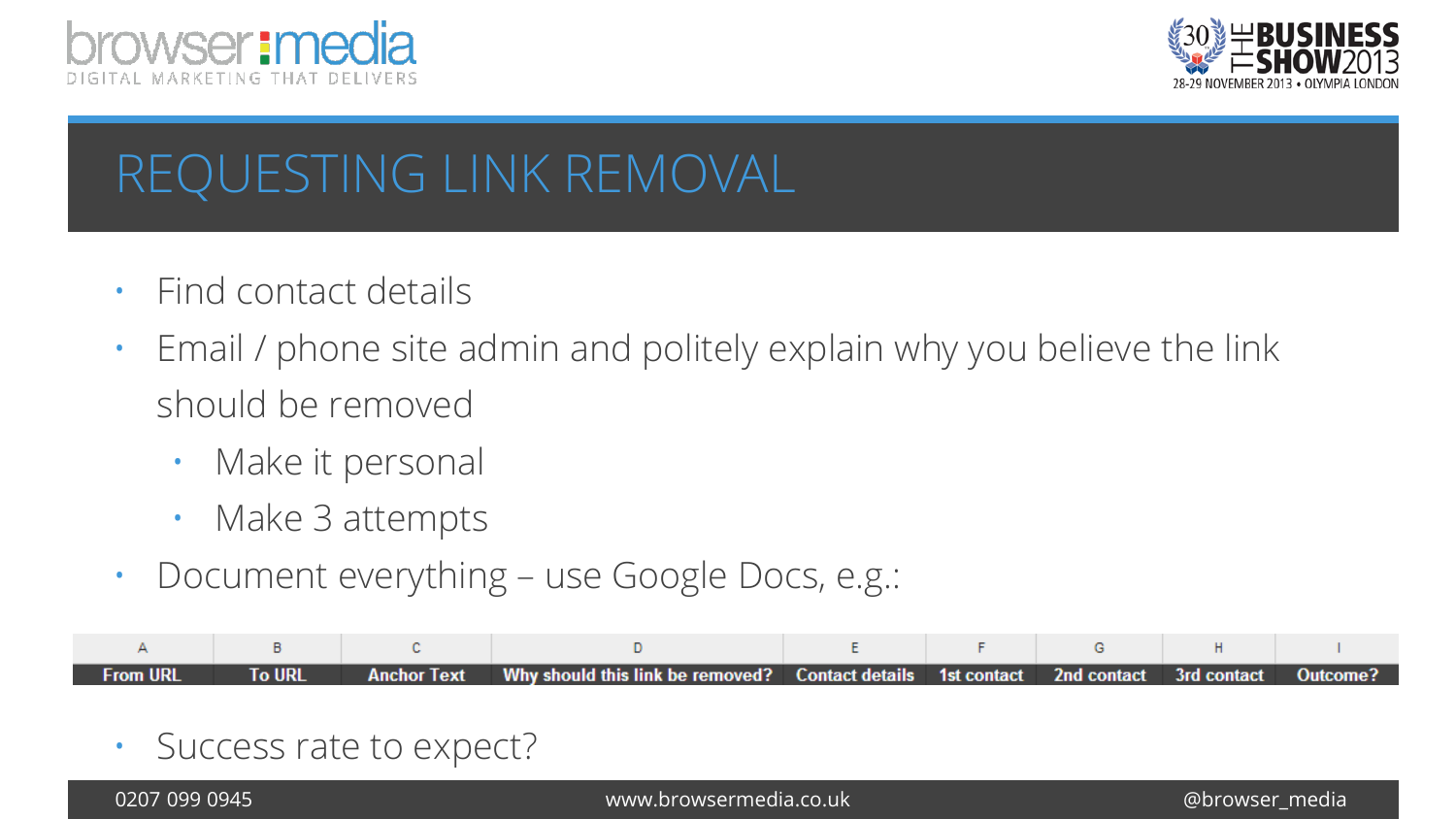



#### PREPARING DISAVOW FILE

- Disavow links tool is relatively new from Google
	- Allows you to 'disown' links that you can't remove
	- Use with caution
- Simple text file
	- List of pages / sites
	- Can add comments
- Domain v specific links
	- 'Domain:example.com' v 'http://www.example.com/specific-page.html'
- Upload disavow file via Google Webmaster Tools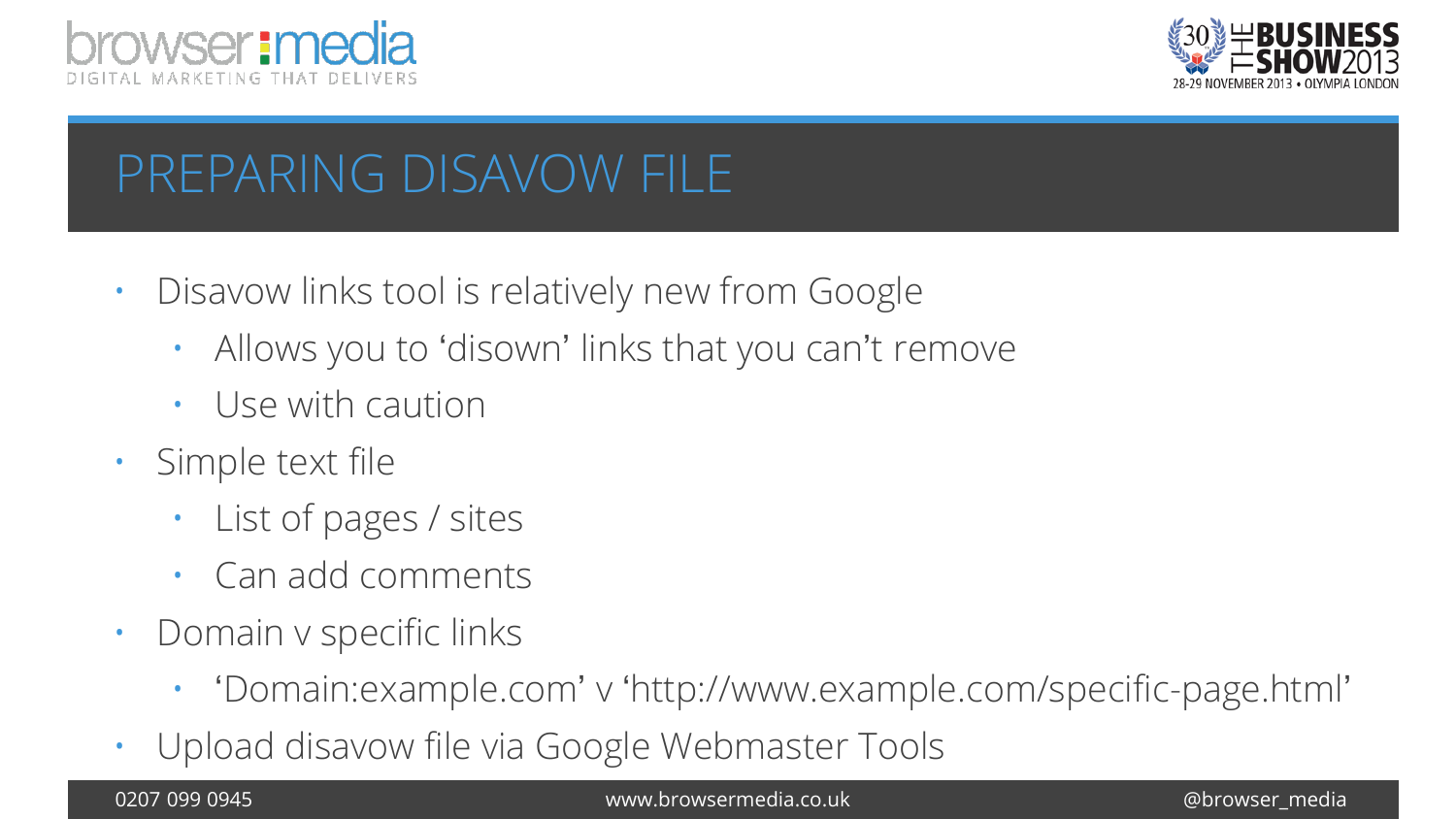



# RECONSIDERATION REQUEST

- Disavow is not enough alone
- Need to make an official request to review your penalty
- Link within manual actions section of GWT
- Be concise
	- Detail the process you have undertaken
	- Reference support material
	- Be honest and admit to any mistakes / previous poor quality link building
- Submit and wait…

REQUEST A REVIEW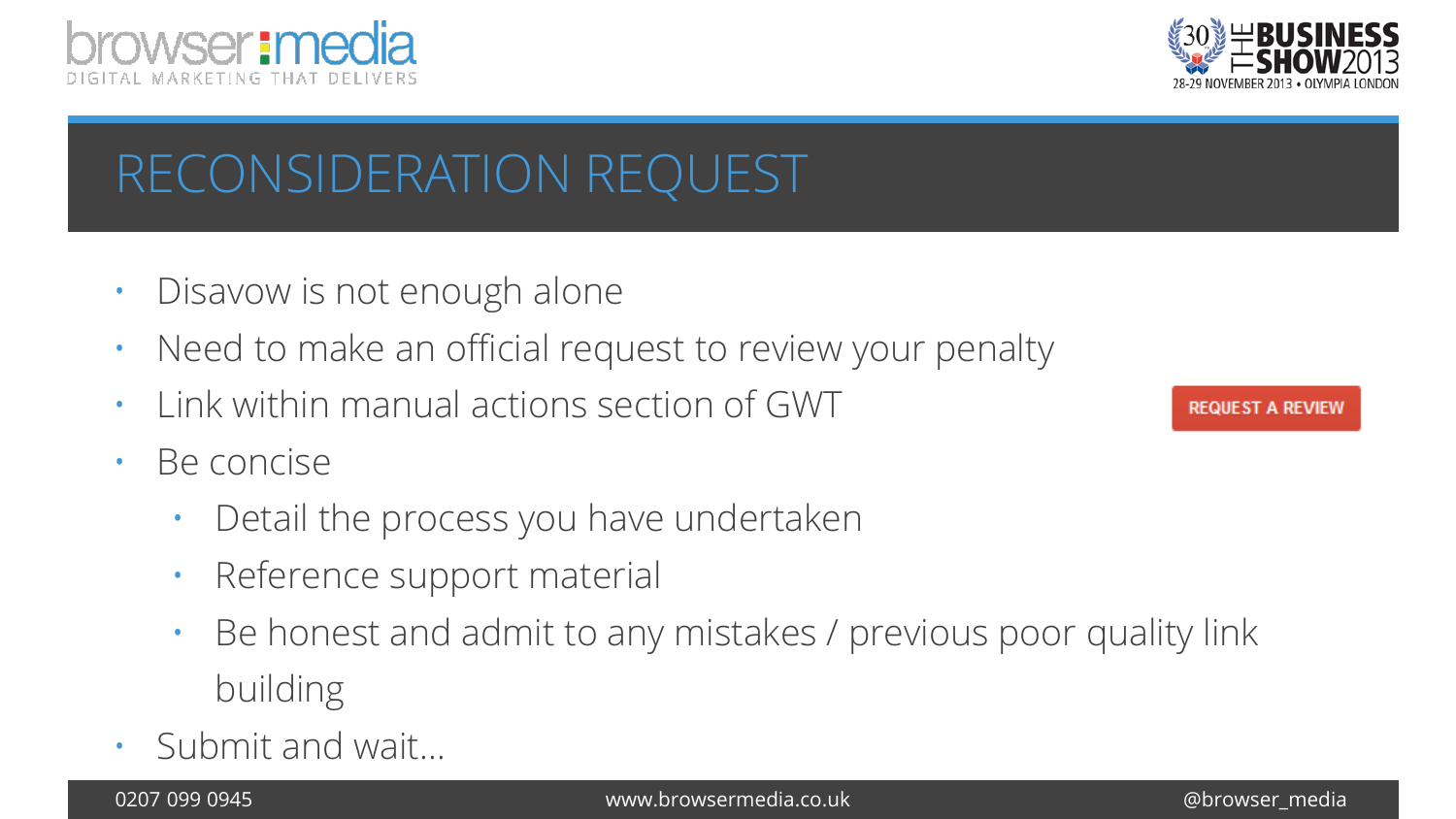



# WHAT TO EXPECT

- Approximately 10 days to get a response
	- If fail, usually get some specific examples
- Having a penalty revoked does not guarantee rankings return
	- Bad links may have previously been boosting your ranking
	- Need to build good links to build authority
- Regular link detox is a good practice
	- Monitor for possible negative SEO